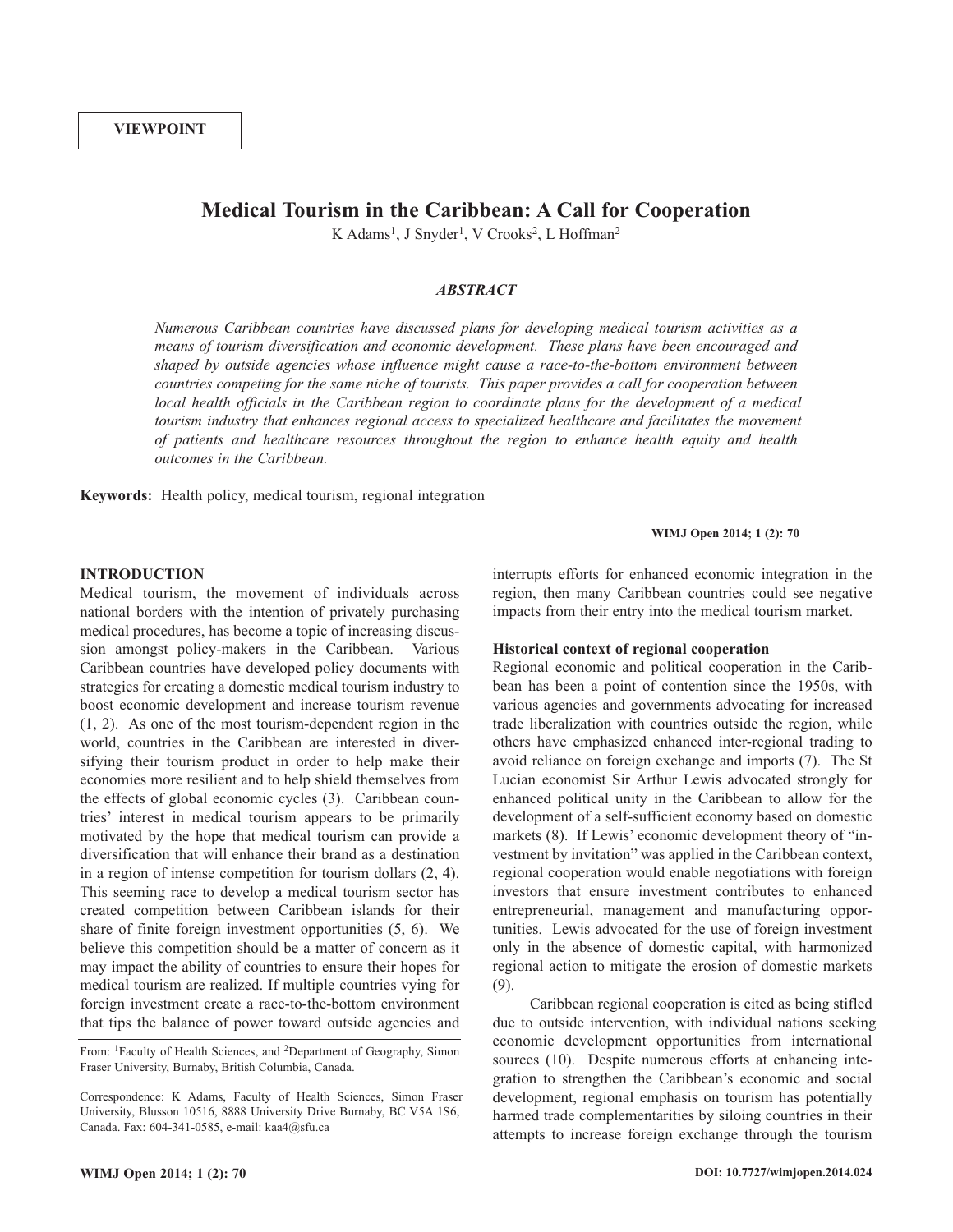industry (11). While Lewis' economic theory states that attempts to increase tourism flows on a regional instead of a national basis could provide beneficial foreign exchange, current competitive frameworks for tourism activities result in increased flows of tourists to one country at the expense of another (11). Without cooperation in tourism planning and policies, small and vulnerable countries may not have the ability to negotiate foreign direct investment in the tourism industry in such a way that ensures investments are optimally beneficial for domestic markets and social welfare.

Current interest in and discussion of medical tourism follows a similar trajectory to past tourism policies and plans in the Caribbean, with nations seeking to develop the industry to increase their competitive edge in attracting visitors (1). Regional fragmentation has been influenced by disagreements over diplomatic and economic interactions with 'the outside world' as well as a strong sense of island selfgovernment following post-colonial independence that causes hesitation among individual countries to relinquish any of this independence for regional authority (7). Engagement in tourism in such a way that assumes successful tourism industries are contingent on developing a more attractive tourism brand than other islands in the region may spark a competition that overemphasizes relationships with outside interests rather than between nations in the region (12). As such, we believe the development of the medical tourism industry in the Caribbean warrants attention in terms of its potential role in further enhancing regional inter-country tourism competition and the impacts of this competitive environment on the ability to realize the desired benefits from the industry.

# **Medical tourism and regional competition**

The tourism market in the Caribbean has dictated the need for islands to promote their uniqueness, while also appealing to the desires of the masses. This has resulted in a type of competition that has islands vying for similar forms of tourism diversification, increasingly (re) establishing competition between countries (13). Medical tourism is one form of diversification being sought. Well-established medical tourism destinations in Southeast Asia (*eg* India and Malaysia) and in Central America and the Caribbean (*eg* Costa Rica and Cuba) enhance the global visibility of the industry as a means of potential economic development (6). Tourism-dependent countries in the Caribbean have taken particular notice, and many have expressed interest in developing a medical tourism sector (1, 4). As a result, the past few years have seen increasing interest from groups positioned to profit in the creation of the industry in the Caribbean by providing development strategies, assistance with accreditation, and capital in exchange for financial resources and/or regulatory changes.

Our recent research in several Caribbean countries is showing that the involvement of international players, including the Medical Tourism Association (MTA), the Caribbean Trade Centre (CTC), foreign investors and accreditation agencies, is fuelling competition between islands. These individuals and groups often shop around for 'the best deal' in terms of tax breaks or provide recommendations to local governments that emphasize a nationspecific approach to the medical tourism sector development. Media reports and our discussions with stakeholders in Barbados, St Lucia, Jamaica and Cayman Islands show that various countries in the region have met with representatives of the MTA to strategize industry development (14) while the CTC held a medical forum to bring together medical tourism stakeholders from the Caribbean and the United States of America (15). Such activities also indicate to us a potential lack of awareness amongst policy-makers that similar strategies for industry development are being shared with multiple countries, strategies that may result in an oversaturation of the regional Caribbean medical tourism market with similar plans.

Foreign investors can benefit from enhanced competition between islands for tourism dollars and foreign investment if the threat to invest elsewhere in the Caribbean with a preferred regulatory environment encourages countries to change their regulations to meet the investors interests (6). For economically vulnerable islands, the prospect of increased foreign exchange may present a coercive environment where countries make hasty, incautious changes to encourage the immediate influx of foreign investment *via* attracting medical tourists, hoping that this investment can spur further economic development in the long term (3). We are concerned that the siloed planning for medical tourism development in the Caribbean, that we learnt of first-hand in Jamaica, Belize, Cayman Island, St Lucia and Barbados and that is likely occurring elsewhere, may enhance pressure on competing nations to quickly accept the conditions of investment without ensuring this investment is beneficial to the local population.

From our perspective, we believe that a focus on attracting international patients may result in overlooking the benefits of catering health service improvements to addressing the needs of the intra-regional patient flows that already exist throughout the Caribbean. For example, our recent conversations with St Lucians working in health-related fields indicate that while local citizens with financial means already travel to neighbouring islands for medical care and some regional patients travel to St Lucia in the same manner, investment in healthcare infrastructure should be regionally coordinated to avoid overlap and ensure sustainability. At the same time, there is some scepticism that the creation of new private facilities catering to international medical tourists will benefit the local population and address the greatest health challenges being faced there, including shortages of health human resources due to brain drain and over-reliance on tertiary medical care with limited primary healthcare infrastructure (16). Additional private healthcare facilities necessitate adequate numbers of patients who are able and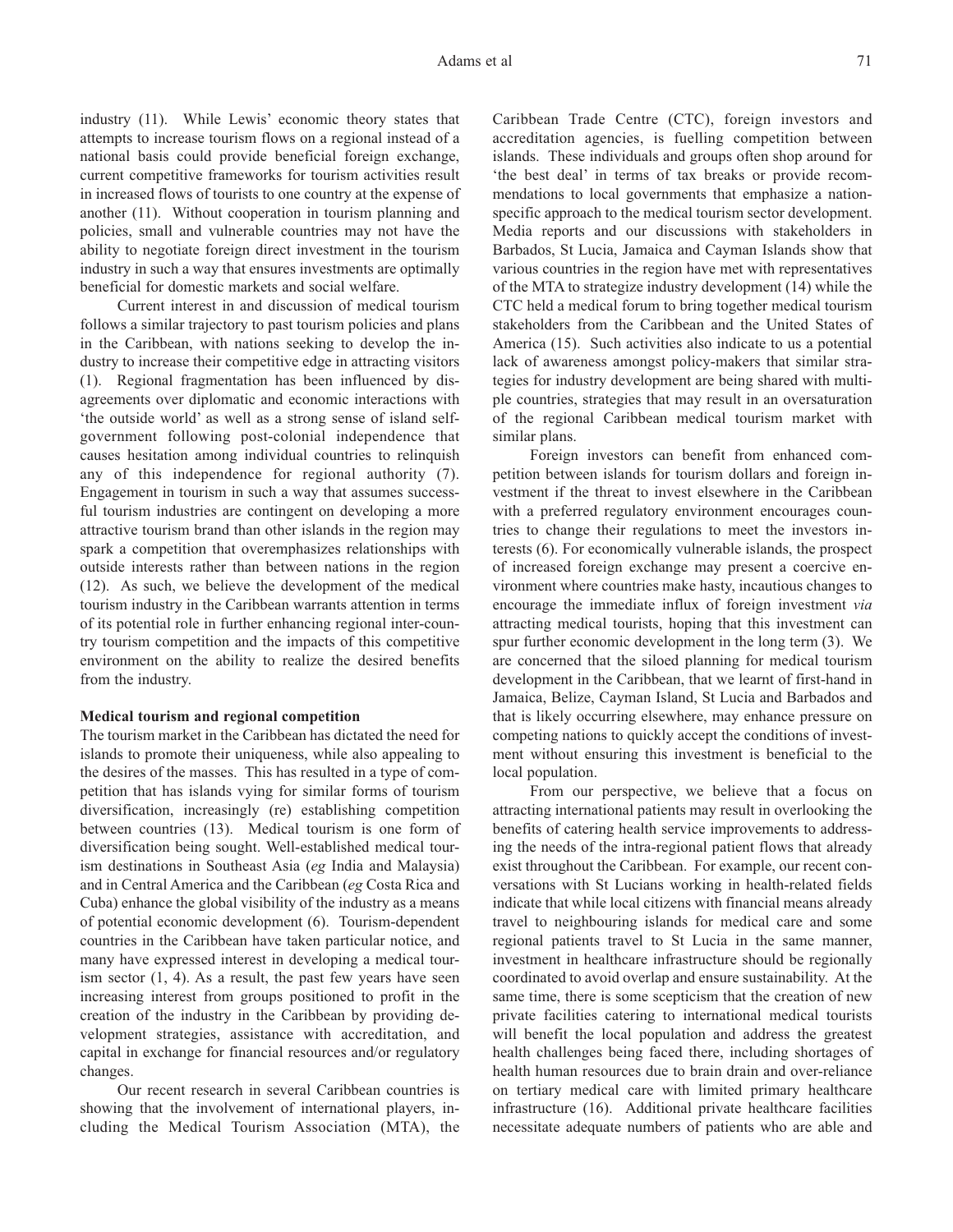willing to pay for care, patients that could be drawn from within the region with the right coordination.

#### **A call for cooperation**

We believe that without cooperation between countries, foreign investment in the healthcare sector due to medical tourism may not be invested in such a way that optimally enhances patient access to healthcare throughout the Caribbean region. Our discussions with individuals in healthrelated fields in St Lucia, Barbados, and Jamaica highlight two possible modes of regional cooperation that could enhance equitable access to healthcare regionally. The first mode of development is through the establishment of niche medical tourism services in different countries in the region. By developing niche services that are not replicated within the region, islands will not be competing for the same pool of medical tourists and greater access to specialized services could be provided within the region without wasteful duplication, further enhancing regional patient flows and access to care throughout the Caribbean (17). The development of niche services would require cooperation between countries to ensure oversaturation of duplicate forms of medical tourism does not occur, thus enhancing the sustainability of the medical tourism activities. Regional planning and information sharing about development plans could enable the creation of niche specializations in different countries to provide desired specialized medical services that are currently limited in the Caribbean. Sustainable financing for these projects could be supported through international patient visits as long as this foreign exchange was not diluted among various islands offering the same services.

The second mode of regional cooperation to optimize the benefits of the medical tourism industry that we have heard discussed is characterized by fully regionalizing the industry. Beyond developing niche medical tourism operations, Caribbean countries could coordinate to share training and employment opportunities for health human resources required to staff medical tourism facilities to minimize the brain drain of resources to outside the region as well as between countries. We believe such niche specializations could also enhance training opportunities for health human resources that want further training, including those not working in the medical tourism sector, without having to leave the Caribbean.

Furthermore, by developing the medical tourism industry at the regional instead of country level, health system capacity could be enhanced throughout the Caribbean in its entirety. In particular, the existing flow of patients throughout the islands to access different types of care (18) could be further enhanced through the increased investment into supporting patient movement for care that is initially directed toward medical tourists. In other words, an enhanced ease of access for patients travelling into the Caribbean may have spinoff benefits for patients travelling within the Caribbean for care. Profits from the medical tourism industry could support this inter-regional travel to enhance accessibility to care and health equity.

While we acknowledge that an approach to medical tourism in the Caribbean characterized by regional planning and policy is ambitious and necessitates high levels of coordination between different countries, this approach may be the best way to avoid race-to-the-bottom style medical tourism development. Tourism planning has already been shown to fuel competition between islands, contributing to greater strain on political and economic integration, and medical tourism appears to be following a similar trajectory in its development. As we have pointed out above, health equity in the region relies on some form of cooperation in health service provision given the relative size of the island nations and could benefit from the development of a medical tourism industry to help finance the movement of patients and health human resources throughout the region. The realization of these benefits is dependent on the ability for islands to cooperate in their envisioning of the medical tourism industry, a cooperation that may be strained by people outside the industry.

## **REFERENCES**

- 1. International Medical Travel Journal. Bahamas, Bermuda, Caymans, Jamaica, Turks and Caicos: developments in medical tourism in the Caribbean; 2013 May 31. Available from: http://www.imtj.com/ news/?entryid82=420236
- 2. Ramirez AAB. Medical tourism in the Caribbean. Signs 2011; **36:** 289– 96.
- 3. Grandoit J. Tourism as a development tool in the Caribbean and environmental by-products: the stresses on small island resources and viable remedies. J Dev Soc Transf 2005; **2:** 89–97.
- 4. Brendel P. The promise of medical tourism in the Caribbean. The Cayman Islands Journal. 2013 Sep 4. Available from: http://www. compasscayman.com/journal/2013/09/04/The-promise-of-medicaltourism-in-the-Caribbean/
- 5. Lowe A. Bahamas losing out to Cayman in medical tourism. Caribbean News Now. 2013 Aug 21. Available from: http://www.caribbean newsnow.com/headline-Bahamas-losing-out-to-Cayman-in-medicaltourism-17322.html
- 6. Connell J. Medical tourism in the Caribbean islands. Island Studies Journal 2013; **8:** 115–30.
- 7. Payne AJ. The political history of CARICOM. Kingston, Jamaica: Ian Randle Publishers; 2008.
- 8. Bissessar AM. Globalization and governance: essays on the challenges for small states. Jefferson, North Carolina: McFarland and Company, Inc; 2004.
- 9. Bauer A, Cashin P, Panth S, eds. The Caribbean: enhancing economic integration. Washington, DC: International Monetary Fund; 2008.
- 10. Bryden JM. Tourism and development: a case study of the Commonwealth Caribbean. Cambridge, UK: Cambridge University Press; 1973.
- 11. Elbow GS. Surviving small size: regional integration in the Caribbean ministates [Book review]. The Professional Geographer 2003; **55:** 543– 4.
- 12. Haslam PA. The corporate social responsibility system in Latin America and the Caribbean. FOCAL: Policy Paper. Ottawa: Canadian Foundation for the Americas (FOCAL); 2004. Available from: http://commdev.org/files/1469\_file\_csr\_04.pdf
- 13. Wood RE. Caribbean cruise tourism: globalization at sea. Ann Tour Res 2000; **27:** 345–70.